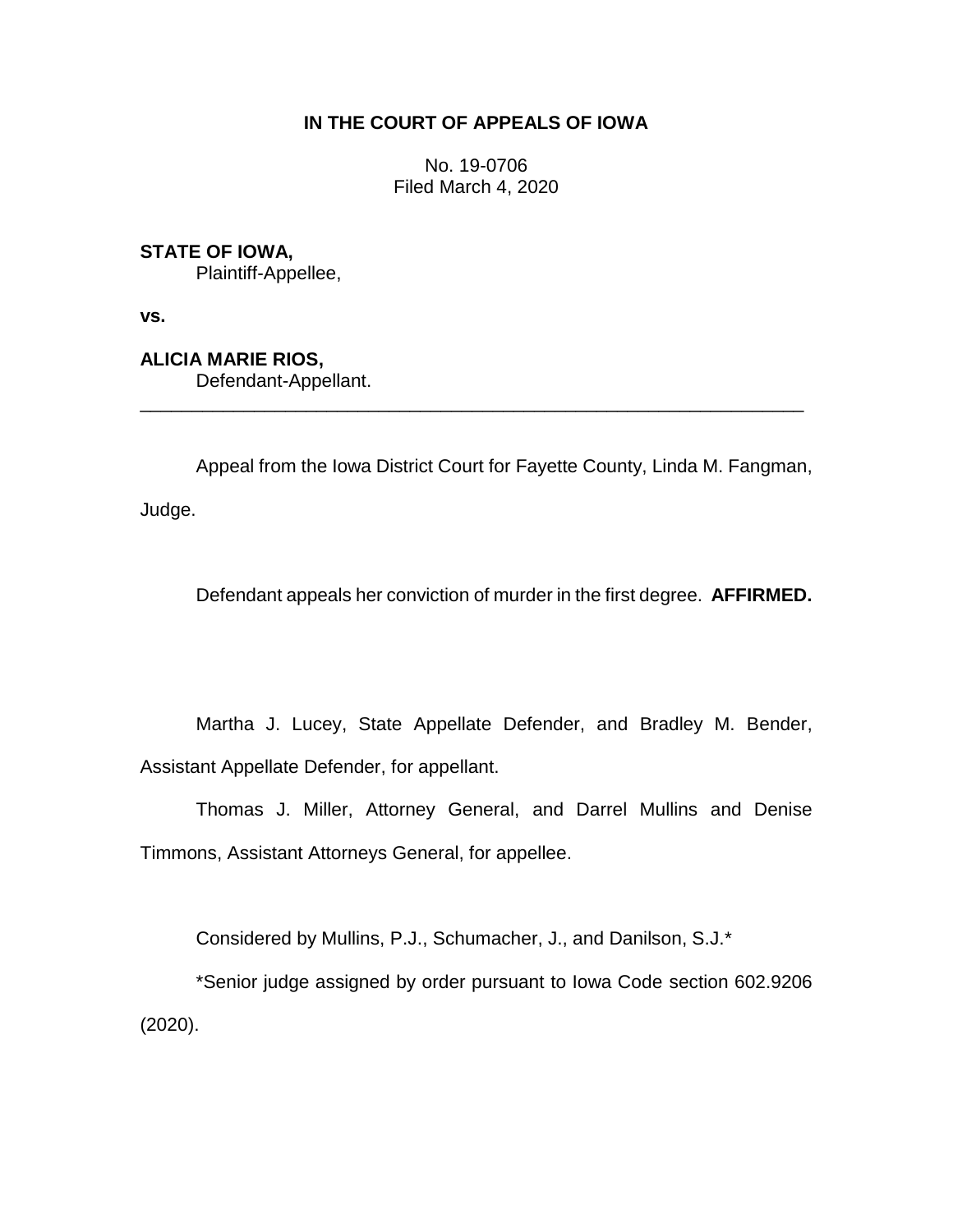## **DANILSON, Senior Judge.**

Alicia Rios appeals her conviction of murder in the first degree. She claims she received ineffective assistance because defense counsel permitted her to plead guilty when there was not a sufficient factual basis for her plea. We find there is sufficient evidence in the minutes of testimony to show Rios acted with malice aforethought and manifested an extreme indifference to human life. We conclude Rios has not shown she received ineffective assistance of counsel and affirm her conviction.

### **I. Background Facts & Proceedings**

According to the minutes of evidence, Rios was the mother of L.R., born in 2018. Rios told Scott Reger, a special agent with the Iowa Division of Criminal Investigation, that on August 21, 2018, when L.R. was about five weeks old, "she became frustrated with [the child's] crying and then threw [the child] down, striking her head on a coffee table and then the floor."

After a 911 call, officers arrived at the scene to find L.R. was having difficulty breathing and was unresponsive. Medical personnel observed "multiple areas of bruising on [the child's] chest and abdomen, as well as other areas of bruising on [the child's] body including bilateral eyelid swelling and bruising." Dr. Barbara Knox stated the child "was suffering multiple skull fractures, subdural hemorrhaging, cerebral edema, [and e]xtensive bilateral retinal hemorrhages." Dr. Paul Stanton and Dr. James Stadler stated the child's injuries were "consistent with abusive head trauma." Also, Dr. Scott Hagen stated the child's condition "was not consistent with non-accidental trauma."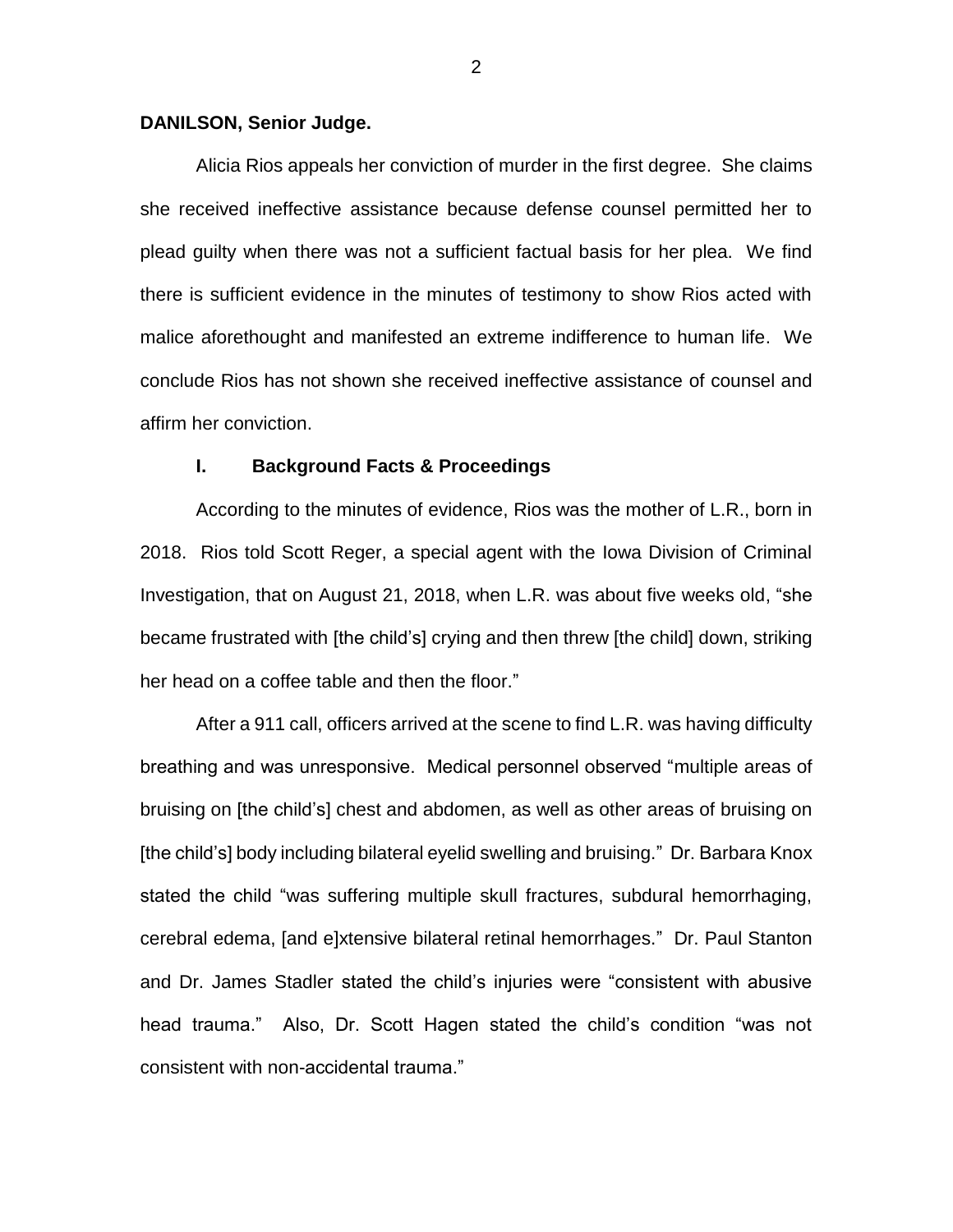Rios told Amanda Palm, a physician's assistant, Rios's two-year-old son was playing with a toy near L.R., who was in a car seat. She stated the older child "bounced onto the child." Rios stated L.R. cried after this but was limp, so she called 911. Palm believed the child's injuries were consistent with non-accidental trauma. Dr. Geralyn Zuercher stated the child's injuries were not consistent with those that would result from a toy being dropped on her head. The child died as a result of her injuries.

Rios was charged with murder in the first degree, in violation of Iowa Code section 707.2(1)(e) (2018), based on a theory she killed L.R. while committing child endangerment, in violation of section 726.6(1)(b), or while committing assault, in violation of section 708.1. In addition, Rios was charged with child endangerment resulting in death, in violation of section 726.6(1)(b) and (4).

Rios entered into a plea agreement in which she agreed to enter an *Alford* plea to first-degree murder and the State agreed to dismiss the charge of child endangerment.<sup>1</sup> Rios told the court it could rely on the minutes of evidence to help establish a factual basis for the offense. She also agreed the witnesses listed by the State would testify in accordance with the minutes, and this would provide substantial evidence to show she committed first-degree murder. The court found there was a factual basis for Rios's guilty plea. The court determined the plea was knowingly and intelligently entered, and was voluntary. Rios was sentenced to life in prison. She now appeals.

 $\overline{a}$ 

<sup>&</sup>lt;sup>1</sup> In an *Alford* plea, a defendant pleads guilty to a crime without admitting to the underlying facts of the offense. *State v. Rodriguez*, 804 N.W.2d 844, 847 n.1 (Iowa 2011) (citing *North Carolina v. Alford*, 400 U.S. 25, 32 (1970)). In this type of plea, a defendant consents to the imposition of a sentence without admitting guilt. *Id.*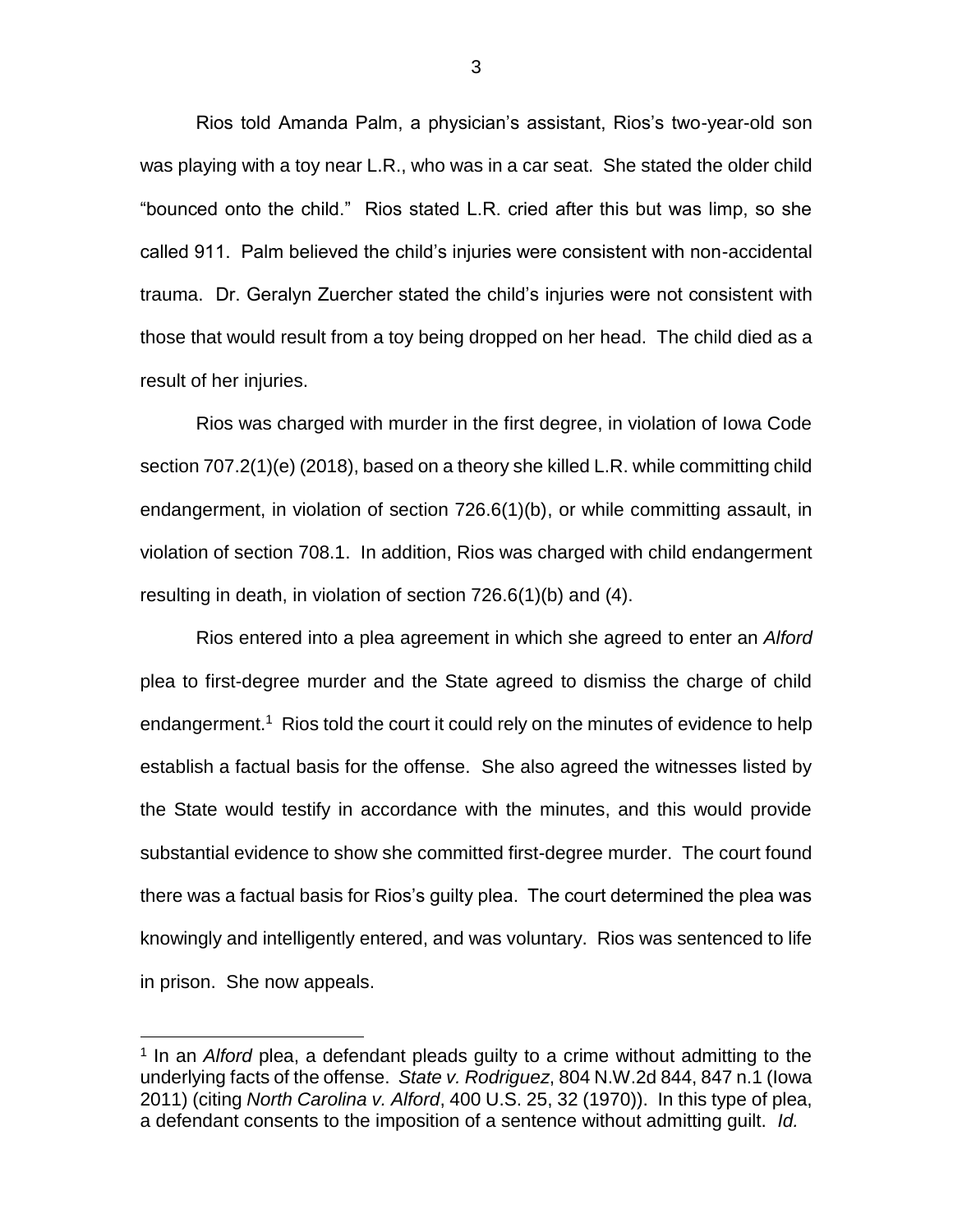## **II. Ineffective Assistance**

Rios claims she received ineffective assistance because defense counsel failed to file a motion in arrest of judgment to challenge her guilty plea. She states there was not an adequate factual basis for the plea. Rios asserts there is no evidence in the record to show she acted with malice aforethought. She also asserts there is insufficient evidence to show she intentionally committed a wrongful act or exhibited an extreme indifference to human life. Rios asks to have her guilty plea vacated and the case remanded for further proceedings.

We conduct a de novo review of claims of ineffective assistance of counsel. *State v. Maxwell*, 743 N.W.2d 185, 195 (Iowa 2008). To establish a claim of ineffective assistance of counsel, a defendant must prove: (1) counsel failed to perform an essential duty and (2) prejudice resulted. *Id*. A defendant's failure to prove either element by a preponderance of the evidence is fatal to a claim of ineffective assistance. *See State v. Polly*, 657 N.W.2d 462, 465 (Iowa 2003).

"It is a responsibility of defense counsel to ensure that a client does not plead guilty to a charge for which there is no objective factual basis." *State v. Finney*, 834 N.W.2d 46, 54 (Iowa 2013). We examine the entire record to determine if there is a factual basis for a defendant's guilty plea. *Id.* at 62. "Our cases do not require that the district court have before it evidence that the crime was committed beyond a reasonable doubt, but only that there be a factual basis to support the charge." *Id.* A sufficient factual basis may be found in the minutes of evidence. *Id.*

For first-degree murder, the State was required to show:

4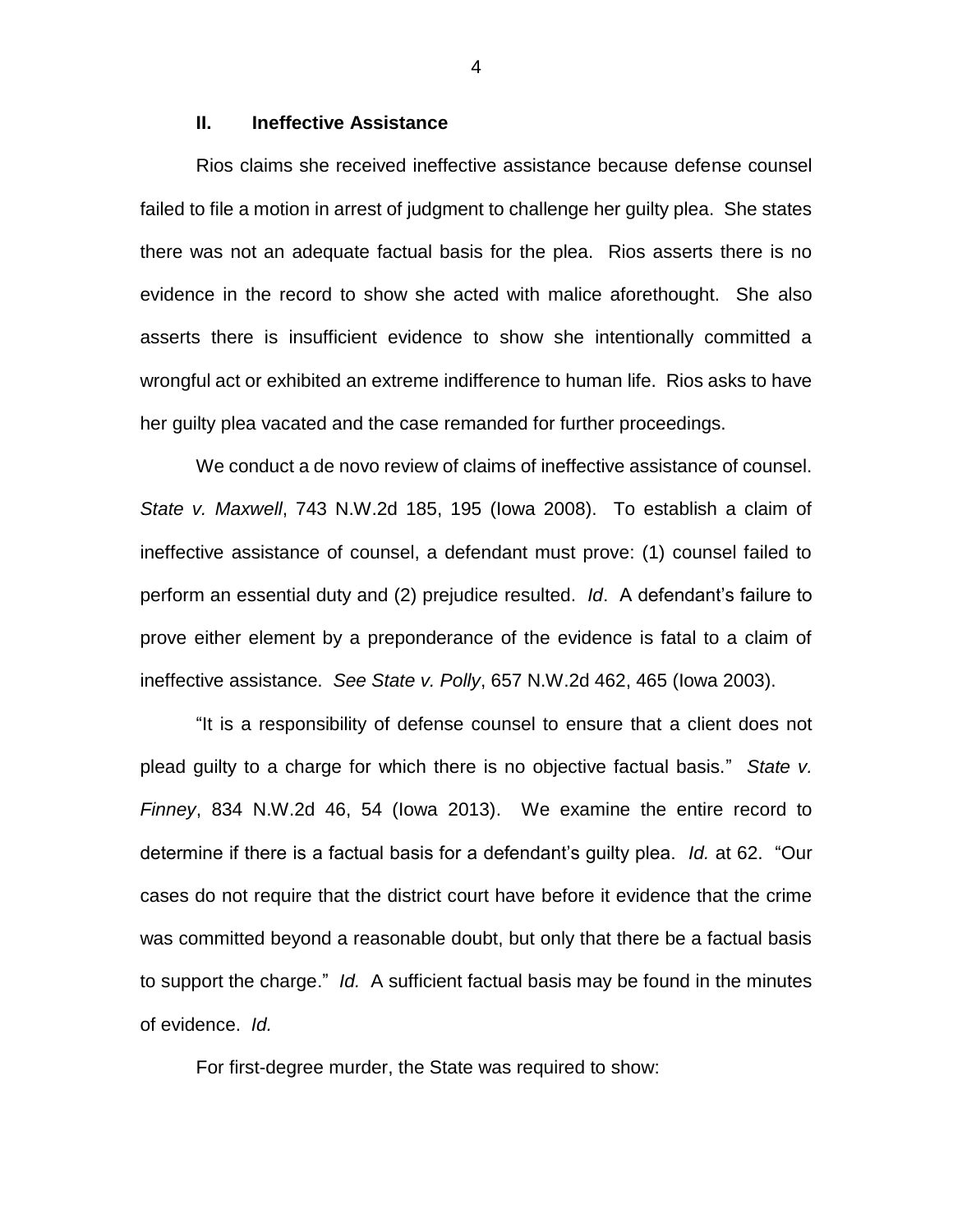[The defendant] shook, struck, and/or assaulted the child; the child was under age fourteen; the child died as a result of being shaken, struck, or assaulted by [the defendant]; [the defendant] acted with malice aforethought; [the defendant] was committing the offense of child endangerment or assault; and the child's death occurred under circumstances showing an extreme indifference to human life.

*State v. Trowbridge*, No. 12-2272, 2014 WL 955404, at \*3 (Iowa Ct. App. Mar. 12 2014) (citing Iowa Code §§ 707.1, .2(5)); *see also State v. Blanchard*, No. 09-0871, 2010 WL 2089222, at \*3 (Iowa Ct. App. May 26, 2010) (listing elements of offense).

**A.** Rios claims there is not a sufficient factual basis for the element that she manifested an extreme indifference to human life. *See* Iowa Code § 707.2(5). "The 'extreme indifference' element stands apart from, and in addition to, the element of malice." *State v. Thompson*, 570 N.W.2d 765, 769 (Iowa 1997). "No further elaboration—by reference to risk of danger or recklessness—adds in a meaningful way to the words themselves." *Id.* "We agree that the phrase 'manifesting an extreme indifference to human life,' when considered in the context of a killing of a child with malice, sufficiently describes the aggravating circumstance elevating the act from second-degree to first-degree murder so as to need no further or other explanation." *Id.* at 768.

We previously found, "intentionally shaking and striking the head of a fiveday-old child manifests extreme indifference or callousness to human life." *Blanchard*, 2010 WL 2089222, at \*4. In this case, Rios manifested extreme indifference to human life by throwing L.R. down, striking the child's head on the coffee table and floor. We conclude there is a sufficient factual basis in the record on the element of "manifesting an extreme indifference to human life." *See* Iowa Code § 707.2(5).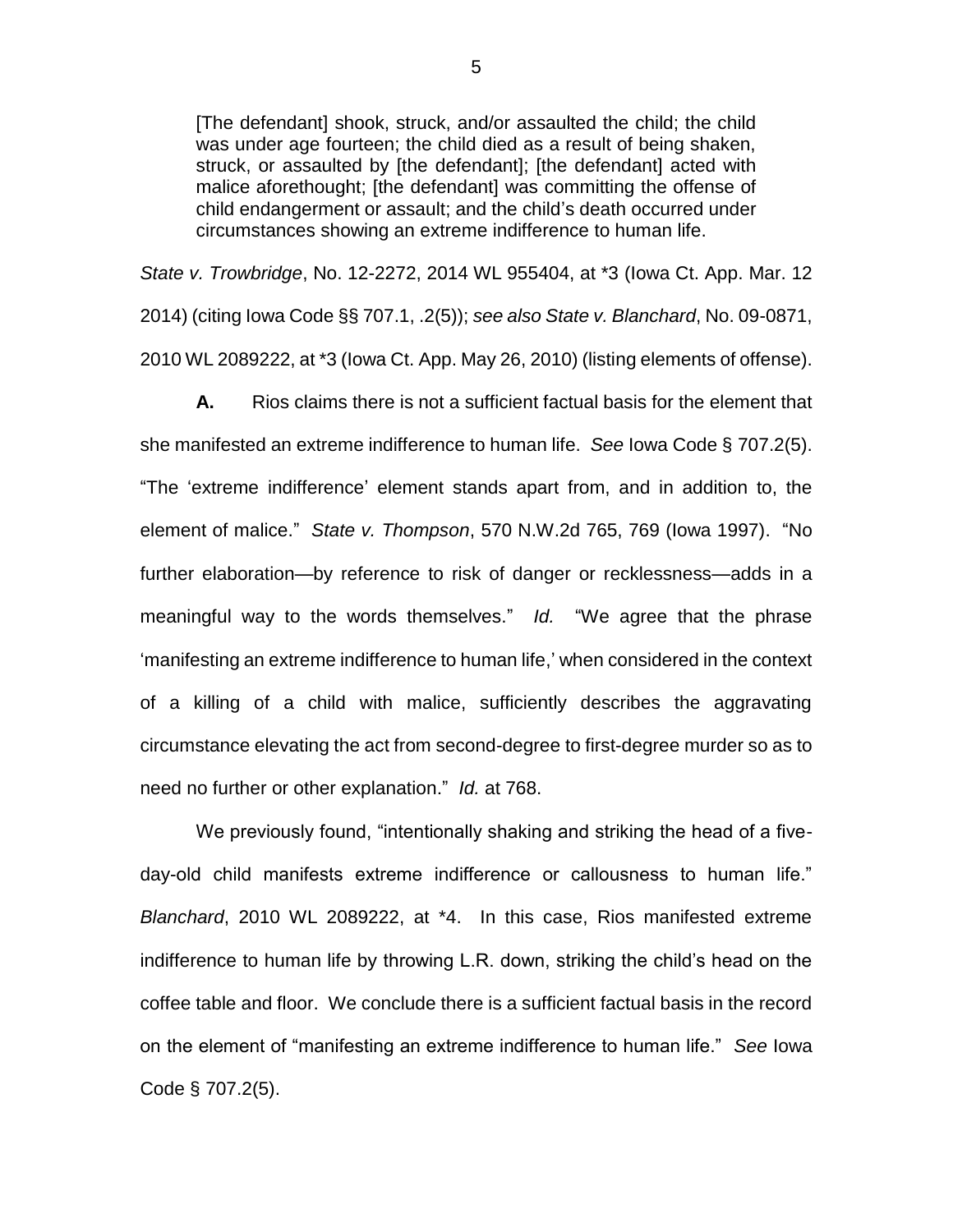**B.** Rios claims there is not sufficient evidence to show she acted with malice aforethought, which is necessary under both alternatives in Iowa Code section 707.2(1)(e). "Malice aforethought is a fixed purpose or design to do physical harm to another that exists before the act is committed. It does not have to exist for any particular length of time." *State v. Myers*, 653 N.W.2d 574, 579 (Iowa 2002). Malice is a state of mind and is usually proven by circumstantial evidence. *State v. Newell*, 710 N.W.2d 6, 21 (Iowa 2006).

In *State v. Rhode*, 503 N.W.2d 27, 39 (Iowa Ct. App. 1993), we found malice could be inferred from the circumstantial evidence that the defendant "intentionally slammed [a child's] head against a hard, flat surface causing a severe head injury." *Accord State v. Porter*, No. 12-0170, 2013 WL 2146543, at \*5 (Iowa Ct. App. May 15, 2013) (inferring malice from defendant's violent shaking of child, resulting in death); *Blanchard*, 2010 WL 2089222, at \*4 (finding malice could be inferred from the death of a child caused by defendant intentionally shaking and striking the head of the child).

Rios told the district court it could rely on the minutes of evidence to establish a factual basis for her guilty plea. The minutes provide that Special Agent Reger would testify Rios told him:

That she was at home in the morning that day with her two-year-old son, [B.R.] and [L.R.], while her husband, Abrahan Rios, and her mother, Dawn Fernette, were both at work. That [L.R.] was fine the night before and fine that morning of August 21, 2018 while her husband and mother were at work. That she became frustrated with [L.R.] and [B.R.] crying and then threw [L.R.] down, striking her head on a coffee table and then the floor. That [L.R.] had been healthy and happy the days prior and that [L.R.] had eaten earlier that morning. That she was the only person with [L.R.] and her son after her husband went to work.